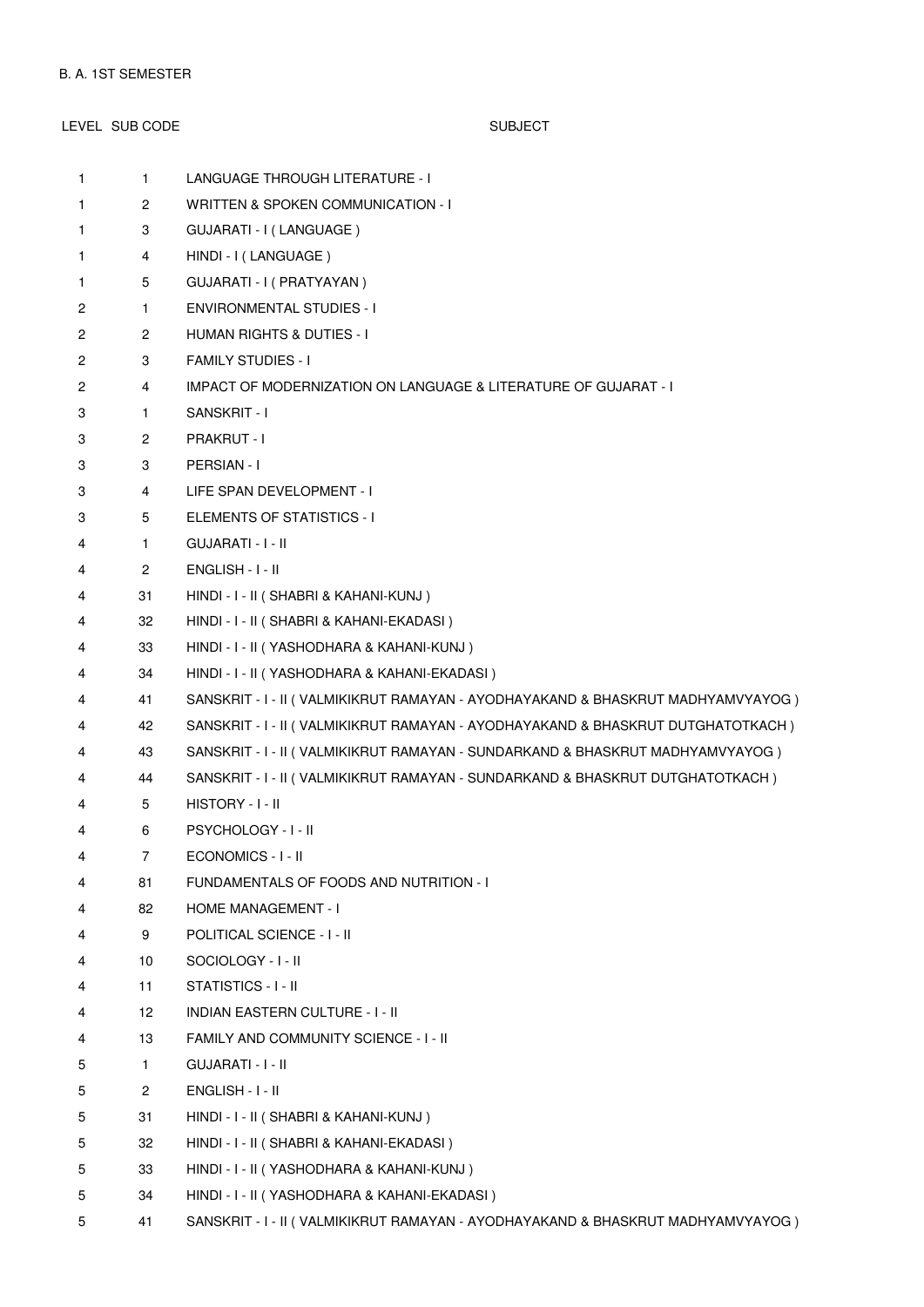| 5 | 42                    | SANSKRIT - I - II ( VALMIKIKRUT RAMAYAN - AYODHAYAKAND & BHASKRUT DUTGHATOTKACH ) |
|---|-----------------------|-----------------------------------------------------------------------------------|
| 5 | 43                    | SANSKRIT - I - II (VALMIKIKRUT RAMAYAN - SUNDARKAND & BHASKRUT MADHYAMVYAYOG)     |
| 5 | 44                    | SANSKRIT - I - II (VALMIKIKRUT RAMAYAN - SUNDARKAND & BHASKRUT DUTGHATOTKACH)     |
| 5 | 5                     | HISTORY - I - II                                                                  |
| 5 | 6                     | <b>PSYCHOLOGY - I - II</b>                                                        |
| 5 | $\overline{7}$        | ECONOMICS - I - II                                                                |
| 5 | 81                    | FUNDAMENTALS OF FOODS AND NUTRITION - I                                           |
| 4 | 82                    | <b>HOME MANAGEMENT - I</b>                                                        |
| 5 | 83                    | FUNDAMENTALS OF FASHION DESIGNING                                                 |
| 5 | 84                    | FAMILY AND COMMUNITY SCIENCE AND TEACHING AIDS                                    |
| 5 | 85                    | INTRODUCTION TO MEDICINAL PLANTS                                                  |
| 5 | 9                     | <b>POLITICAL SCIENCE - I - II</b>                                                 |
| 5 | 10 <sup>1</sup>       | SOCIOLOGY - I - II                                                                |
| 5 | 11                    | STATISTICS - I - II                                                               |
| 5 | 12 <sup>°</sup>       | <b>INDIAN EASTERN CULTURE - I - II</b>                                            |
| 5 | 13                    | FAMILY AND COMMUNITY SCIENCE - I - II                                             |
| 6 | $\mathbf{1}$          | NATIONAL SERVICE SCHEME (NSS)                                                     |
| 6 | $\mathbf{2}^{\prime}$ | NATIONAL CADETS CORE (NCC)                                                        |
| 6 | 3                     | PHYSICAL TRAINING (PT)                                                            |
| 6 | 4                     | SAPTA DHARA & OTHER EXTRA CURRICULAM ACTIVITIES                                   |
| 6 | 5                     | LANGUAGE LAB                                                                      |
| 6 | 6                     | <b>SCOPE</b>                                                                      |
|   |                       |                                                                                   |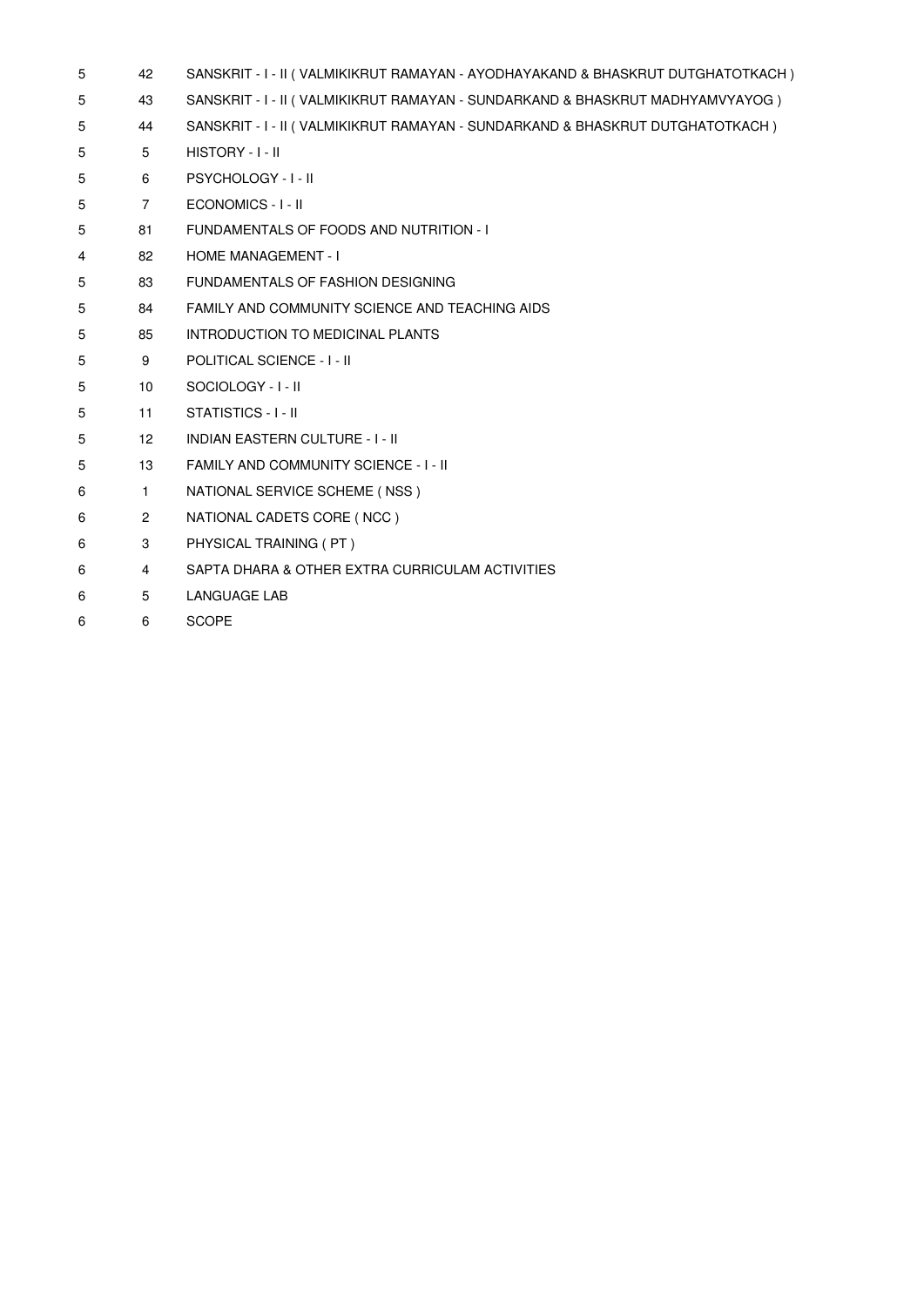LEVEL SUB CODE SUBJECT 1 1 LANGUAGE THROUGH LITERATURE - II 1 2 WRITTEN & SPOKEN COMMUNICATION - II 1 3 GUJARATI - II ( LANGUAGE ) 1 4 HINDI - II (LANGUAGE) 1 5 GUJARATI - II ( PRATYAYAN ) 2 1 ENVIRONMENTAL STUDIES - II 2 2 HUMAN RIGHTS & DUTIES - II 2 3 FAMILY STUDIES - II 2 4 IMPACT OF MODERNIZATION ON LANGUAGE & LITERATURE OF GUJARAT - II 3 1 SANSKRIT - II 3 2 PRAKRUT - II 3 3 PERSIAN - II 3 4 LIFE SPAN DEVELOPMENT - II

- 3 5 ELEMENTS OF STATISTICS II
- 4 1 GUJARATI III IV
- 4 2 ENGLISH III IV
- 4 31 HINDI III IV ( KAVYA-SUMAN & SWAMI-MANNUBHANDARI )
- 4 32 HINDI III IV ( KAVYA-SUMAN & BHIKHARINI )
- 4 33 HINDI III IV ( KAVYA-MANJUSHA & SWAMI-MANNUBHANDARI )
- 4 34 HINDI III IV ( KAVYA-MANJUSHA & BHIKHARINI )
- 4 41 SANSKRIT III IV ( KALIDASKRUT KUMARSAMBHAVAM 5 & DANDIKRUT DASKUMARCHARITAM 6 )
- 4 42 SANSKRIT III IV ( KALIDASKRUT KUMARSAMBHAVAM 5 & DANDIKRUT DASKUMARCHARITAM 8 )
- 4 43 SANSKRIT III IV ( ASHVAGHOSH PRANIT BUDDHCHARIT 3 & DANDIKRUT DASKUMARCHARITAM 6 )
- 4 44 SANSKRIT III IV ( ASHVAGHOSH PRANIT BUDDHCHARIT 3 & DANDIKRUT DASKUMARCHARITAM 8 )
- 4 5 HISTORY III IV
- 4 6 PSYCHOLOGY III IV
- 4 7 ECONOMICS III IV
- 4 81 FUNDAMENTALS OF FOODS AND NUTRITION II
- 4 82 HOME MANAGEMENT II
- 4 9 POLITICAL SCIENCE III IV
- 4 10 SOCIOLOGY III IV
- 4 11 STATISTICS III IV
- 4 12 INDIAN EASTERN CULTURE III IV
- 4 13 FAMILY AND COMMUNITY SCIENCE III IV
- 5 1 GUJARATI III IV
- 5 2 ENGLISH III IV
- 5 31 HINDI III IV ( KAVYA-SUMAN & SWAMI-MANNUBHANDARI )
- 5 32 HINDI III IV ( KAVYA-SUMAN & BHIKHARINI )
- 5 33 HINDI III IV ( KAVYA-MANJUSHA & SWAMI-MANNUBHANDARI )
- 5 34 HINDI III IV ( KAVYA-MANJUSHA & BHIKHARINI )
- 5 41 SANSKRIT III IV ( KALIDASKRUT KUMARSAMBHAVAM 5 & DANDIKRUT DASKUMARCHARITAM 6 )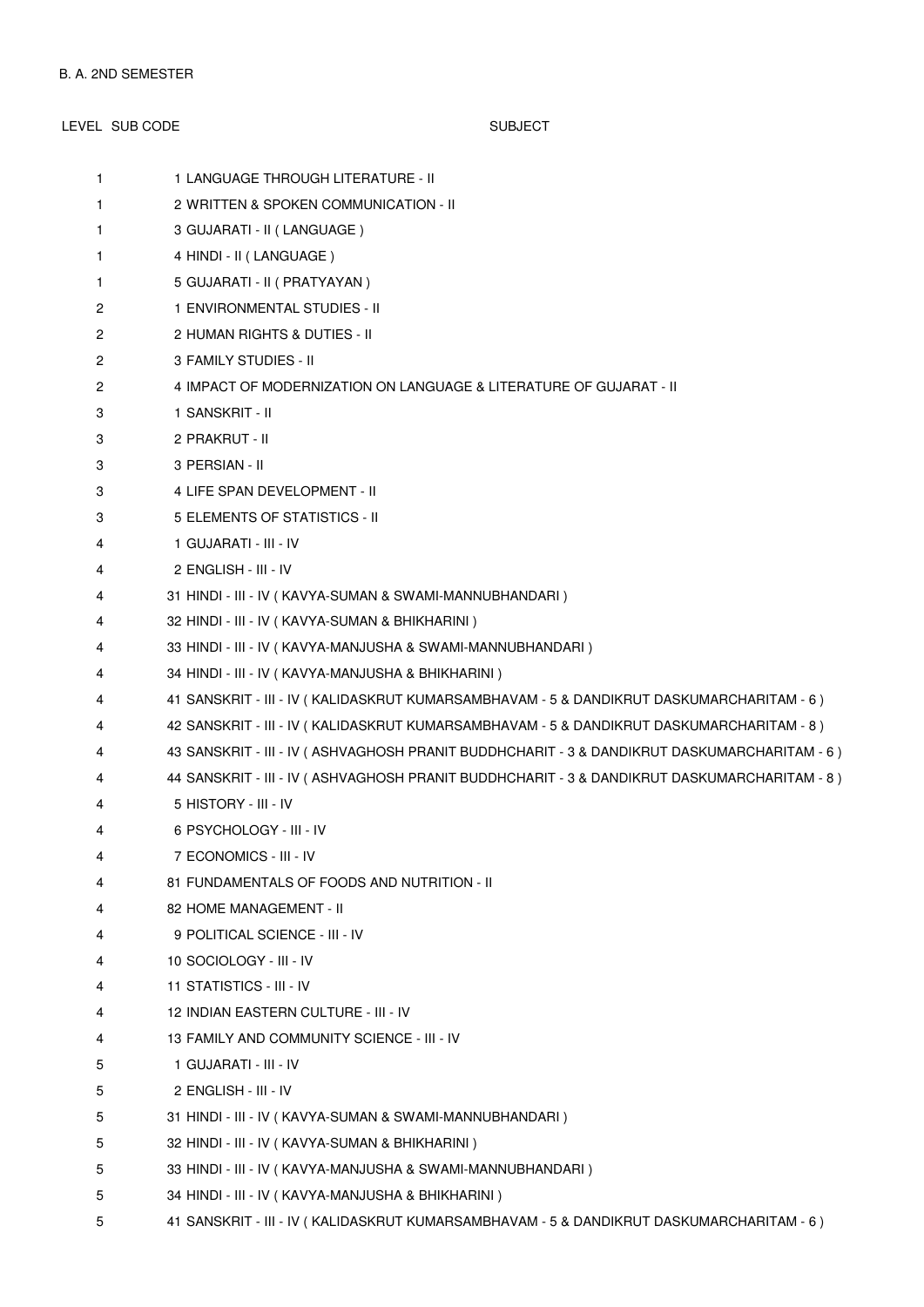|  | 42 SANSKRIT - III - IV ( KALIDASKRUT KUMARSAMBHAVAM - 5 & DANDIKRUT DASKUMARCHARITAM - 8 ) |  |
|--|--------------------------------------------------------------------------------------------|--|
|--|--------------------------------------------------------------------------------------------|--|

- 5 43 SANSKRIT III IV ( ASHVAGHOSH PRANIT BUDDHCHARIT 3 & DANDIKRUT DASKUMARCHARITAM 6 )
- 5 44 SANSKRIT III IV ( ASHVAGHOSH PRANIT BUDDHCHARIT 3 & DANDIKRUT DASKUMARCHARITAM 8 )
- 5 5 HISTORY III IV
- 5 6 PSYCHOLOGY III IV
- 5 7 ECONOMICS III IV
- 5 81 FUNDAMENTALS OF FOODS AND NUTRITION II
- 5 82 HOME MANAGEMENT II
- 5 83 FASHION DESIGNING
- 5 84 INTRODUCTION TO EXTENSION EDUCATION
- 5 85 APPLICATION OF MEDICINAL PLANTS
- 5 9 POLITICAL SCIENCE III IV
- 5 10 SOCIOLOGY III IV
- 5 11 STATISTICS III IV
- 5 12 INDIAN EASTERN CULTURE III IV
- 5 13 FAMILY AND COMMUNITY SCIENCE III IV
- 6 1 NATIONAL SERVICE SCHEME ( NSS )
- 6 2 NATIONAL CADETS CORE ( NCC )
- 6 3 PHYSICAL TRAINING ( PT )
- 6 4 SAPTA DHARA & OTHER EXTRA CURRICULAM ACTIVITIES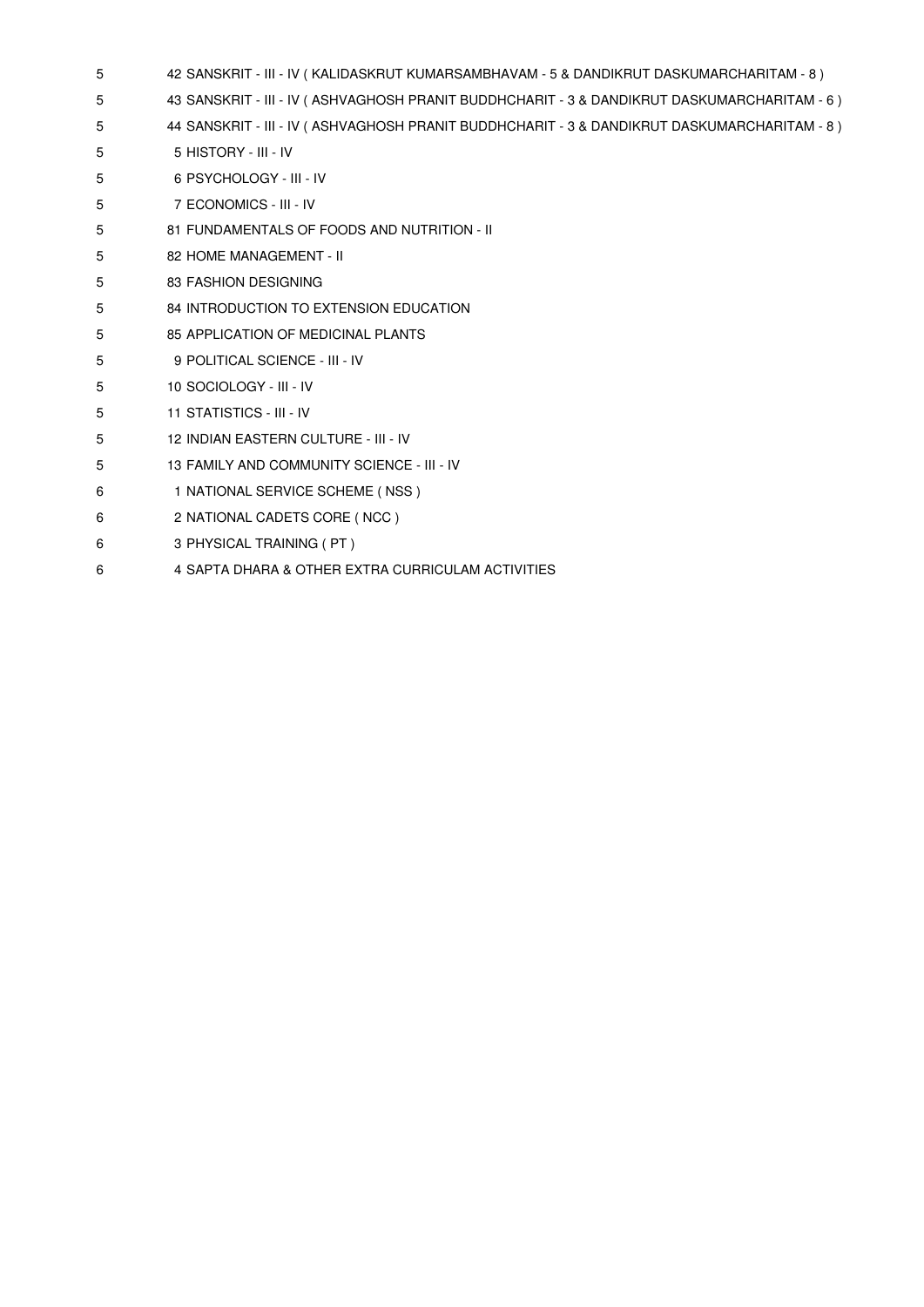LEVEL SUB CODE SUBJECT 1 **LANGUAGE THROUGH LITERATURE - III** 1 2 WRITTEN & SPOKEN COMMUNICATION - III 1 3 GUJARATI - III (LANGUAGE ) 1 4 HINDI - III (LANGUAGE)

1 5 GUJARATI - III ( PRATYAYAN ) 2 1 PRINCIPLES OF LITERARY CRITICISM - I 2 2 POPULATION EDUCATION - I 2 3 CULTURAL HISTORY OF GUJARAT - I 2 4 HISTORY OF MAJOR REVOLUTIONS - I 2 5 LOCAL SELF GOVERNMENT - I 2 6 LINGUISTICS - I 2 7 IMPACT OF LITERATURE ON SOCIETY & CULTURE - I 2 8 CULTURAL PSYCHOLOGY - I 2 9 HISTORY OF SCIENCE - I 2 10 HISTORY OF INDIAN CULTURE ( ANCIENT PERIOD ) - I 2 11 RURAL BANKING - I 2 12 INSURANCE - I 2 13 REGIONAL PLANNING - I 2 14 NATURE FORM & SIGNIFICANCE OF SOCIAL AND ECONOMIC LIFE IN INDIA - I 2 15 RURAL DEVELOPMENT - I 2 16 FUNDAMENTALS OF COMPUTERS 3 1 GUJARATI - V - VI - VII 3 2 ENGLISH - V - VI - VII 3 31 HINDI - V - VI - VII ( CHHAYAWADI ( RAAG-VIRAG ), ANARO & HINDI SAHITYA ) 3 32 HINDI - V - VI - VII ( CHHAYAWADI ( RAAG-VIRAG ), DIVYA & HINDI SAHITYA ) 3 33 HINDI - V - VI - VII ( CHHAYAVADOTTAR ( KAVYARNAV ), ANARO & HINDI SAHITYA ) 3 34 HINDI - V - VI - VII ( CHHAYAVADOTTAR ( KAVYARNAV ), DIVYA & HINDI SAHITYA ) 3 41 SANSKRIT - VA ( KALIDAS VIRCHITAM - VIKRAMOVARSHIYAM ) - VI - VII 3 42 SANSKRIT - VB ( BHAS VIRCHITAM - PANCHRATRAM ) - VI - VII 3 5 HISTORY - V - VI - VII 3 6 PSYCHOLOGY - V - VI - VII 3 71 ECONOMICS - V - VI - VIIA ( HISTORY OF ECONOMICS THOUGHT - I ) 3 72 ECONOMICS - V - VI - VIIB ( ECONOMY OF GUJARAT - I ) 3 81 HOME SCIENCE - V - VI - VII ( FAMILY MEAL PLANNING - I ) 3 82 HOME SCIENCE - V - VI - VII ( ART AND CRAFT - I ) 3 83 HOME SCIENCE - V - VI - VII ( FAMILY CLOTHING ) 3 9 POLITICAL SCIENCE - V - VI - VII 3 10 SOCIOLOGY - V - VI - VII 4 1 GUJARATI - V - VI 4 2 ENGLISH - V - VI

4 31 HINDI - V - VI ( CHHAYAWADI ( RAAG-VIRAG ) & ANARO )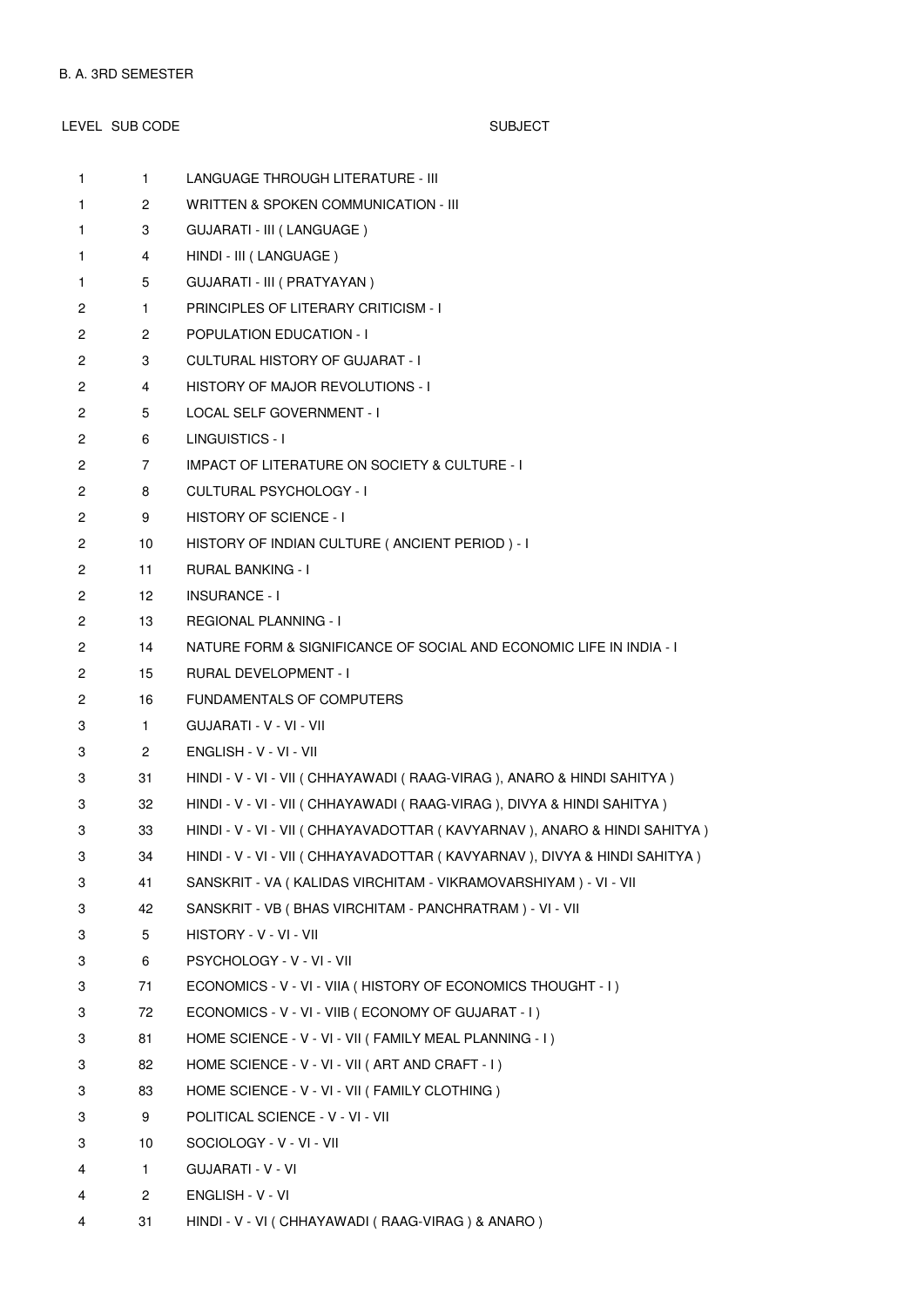| 4 | 32              | HINDI - V - VI ( CHHAYAWADI ( RAAG-VIRAG ) & DIVYA )              |
|---|-----------------|-------------------------------------------------------------------|
| 4 | 33              | HINDI - V - VI ( CHHAYAVADOTTAR ( KAVYARNAV ) & ANARO )           |
| 4 | 34              | HINDI - V - VI ( CHHAYAVADOTTAR ( KAVYARNAV ) & DIVYA )           |
| 4 | 41              | SANSKRIT - VA (KALIDAS VIRCHITAM - VIKRAMOVARSHIYAM) - VI         |
| 4 | 42              | SANSKRIT - VB (BHAS VIRCHITAM - PANCHRATRAM) - VI                 |
| 4 | 5               | HISTORY - V - VI                                                  |
| 4 | 6               | <b>PSYCHOLOGY - V - VI</b>                                        |
| 4 | $\overline{7}$  | ECONOMICS - V - VI                                                |
| 4 | 81              | HOME SCIENCE - V - VI ( FAMILY MEAL PLANNING - I )                |
| 4 | 82              | HOME SCIENCE - V - VI (ART AND CRAFT - I)                         |
| 4 | 84              | HOME SCIENCE - V - VI ( HUMAN DEVELOPMENT )                       |
| 4 | 85              | HOME SCIENCE - V - VI (FOOD ADULTERATION)                         |
| 4 | 86              | HOME SCIENCE - V - VI (EXTENSION EDUCATION AND AUDIO VISUAL AIDS) |
| 4 | 9               | POLITICAL SCIENCE - V - VI                                        |
| 4 | 10              | SOCIOLOGY - V - VI                                                |
| 4 | 11              | STATISTICS - V - VI                                               |
| 4 | 12 <sup>2</sup> | <b>INDIAN EASTERN CULTURE - V - VI</b>                            |
| 4 | 13              | FAMILY AND COMMUNITY SCIENCE - V - VI                             |
| 5 | $\mathbf{1}$    | NATIONAL SERVICE SCHEME (NSS)                                     |
| 5 | $\overline{2}$  | NATIONAL CADETS CORE (NCC)                                        |
| 5 | 3               | PHYSICAL TRAINING (PT)                                            |
| 5 | 4               | SAPTA DHARA & OTHER EXTRA CURRICULUM ACTIVITIES                   |
| 5 | 5               | <b>LANGUAGE LAB</b>                                               |
| 5 | 6               | <b>SCOPE</b>                                                      |
|   |                 |                                                                   |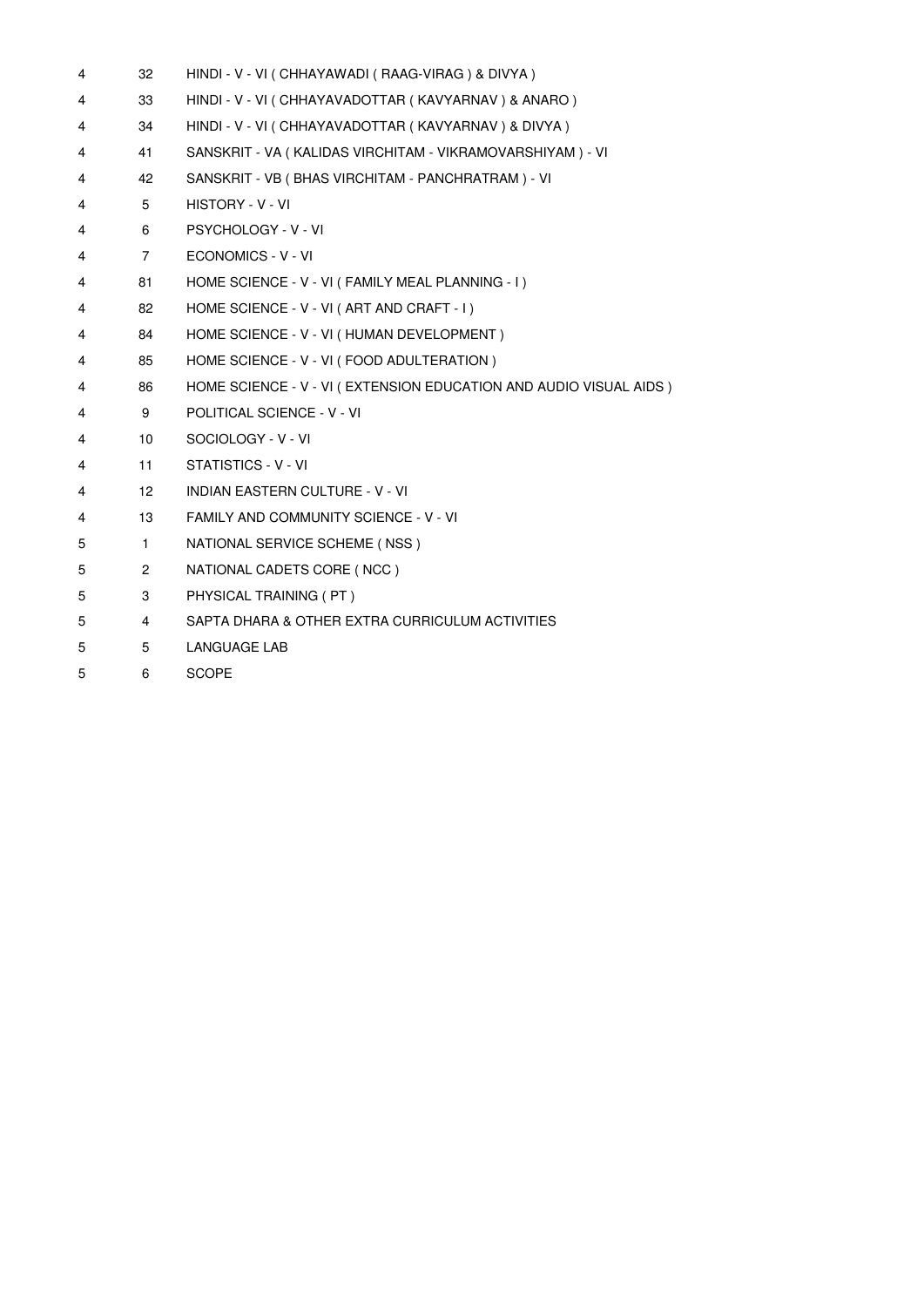# LEVEL SUB CODE SUBJECT

| $\mathbf{1}$ | $\mathbf{1}$         | LANGUAGE THROUGH LITERATURE - IV                                     |
|--------------|----------------------|----------------------------------------------------------------------|
| 1            | 2                    | SPOKEN & WRITTEN COMMUNICATION - IV                                  |
| 1            | 3                    | GUJARATI - IV (LANGUAGE)                                             |
| 1            | 4                    | HINDI - IV (LANGUAGE)                                                |
| 1            | 5                    | GUJARATI - IV ( PRATYAYAN )                                          |
| 2            | $\mathbf{1}$         | PRINCIPLES OF LITERARY CRITICISM - II                                |
| 2            | $\mathbf{2}^{\circ}$ | <b>POPULATION EDUCATION - II</b>                                     |
| 2            | 3                    | <b>CULTURAL HISTORY OF GUJARAT - II</b>                              |
| 2            | 4                    | HISTORY OF MAJOR REVOLUTIONS - II                                    |
| 2            | 5                    | LOCAL SELF GOVERNMENT - II                                           |
| 2            | 6                    | LINGUISTICS - II                                                     |
| 2            | $\overline{7}$       | IMPACT OF LITERATURE ON SOCIETY & CULTURE - II                       |
| 2            | 8                    | CULTURAL PSYCHOLOGY - II                                             |
| 2            | 9                    | HISTORY OF SCIENCE - II                                              |
| 2            | 10                   | HISTORY OF INDIAN CULTURE - II                                       |
| 2            | 11                   | RURAL BANKING - II                                                   |
| 2            | 12                   | <b>INSURANCE - II</b>                                                |
| 2            | 13                   | REGIONAL PLANNING - II                                               |
| 2            | 14                   | NATURE FORM & SIGNIFICANCE OF SOCIAL AND ECONOMIC LIFE IN INDIA - II |
| 2            | 15                   | RURAL DEVELOPMENT - II                                               |
| 2            | 16                   | FUNDAMENTAL OF INTERNET, E-COMMERCE & CYBER CRIME                    |
| 3            | $\mathbf{1}$         | GUJARATI - VIII - IX - X                                             |
| 3            | $\mathbf{2}^{\circ}$ | $ENGLISH - VIII - IX - X$                                            |
| 3            | 31                   | HINDI - VIII - IX - X ( BHASMANKUR, JANMEJAY & HINDI SAHITYA )       |
| 3            | 32                   | HINDI - VIII - IX - X ( BHASMANKUR, EKANKI KUNJ & HINDI SAHITYA )    |
| 3            | 33                   | HINDI - VIII - IX - X ( PARITAP, JANMEJAY & HINDI SAHITYA )          |
| 3            | 34                   | HINDI - VIII - IX - X ( PARITAP, EKANKI KUNJ & HINDI SAHITYA )       |
| 3            | 41                   | SANSKRIT - VIIIA (GANGALAHRI & ATHARVABODH) - IX - X                 |
| 3            | 42                   | SANSKRIT - VIIIB ( PRASTAVIKVILAS & ATHARVABODH ) - IX - X           |
| 3            | 5                    | HISTORY - VIII - IX - X                                              |
| 3            | 6                    | PSYCHOLOGY - VIII - IX - X                                           |
| 3            | 71                   | ECONOMICS - VIII - IX - XA ( HISTORY OF ECONOMICS THOUGHT - II )     |
| 3            | 72                   | ECONOMICS - VIII - IX - XB ( ECONOMY OF GUJARAT - II )               |
| 3            | 81                   | HOME SCIENCE - VIII - IX - X ( FAMILY MEAL PLANNING - II )           |
| 3            | 82                   | HOME SCIENCE - VIII - IX - X (ART AND CRAFT - II)                    |
| 3            | 83                   | HOME SCIENCE - VIII - IX - X ( HOUSEHOLD AND TRADITIONAL TEXTILES )  |
| 3            | 9                    | POLITICAL SCIENCE - VIII - IX - X                                    |
| 3            | 10                   | SOCIOLOGY - VIII - IX - X                                            |
| 4            | $\mathbf{1}$         | <b>GUJARATI - VIII - IX</b>                                          |
| 4            | 2                    | ENGLISH - VIII - IX                                                  |
| 4            | 31                   | HINDI - VIII - IX ( BHASMANKUR & JANMEJAY )                          |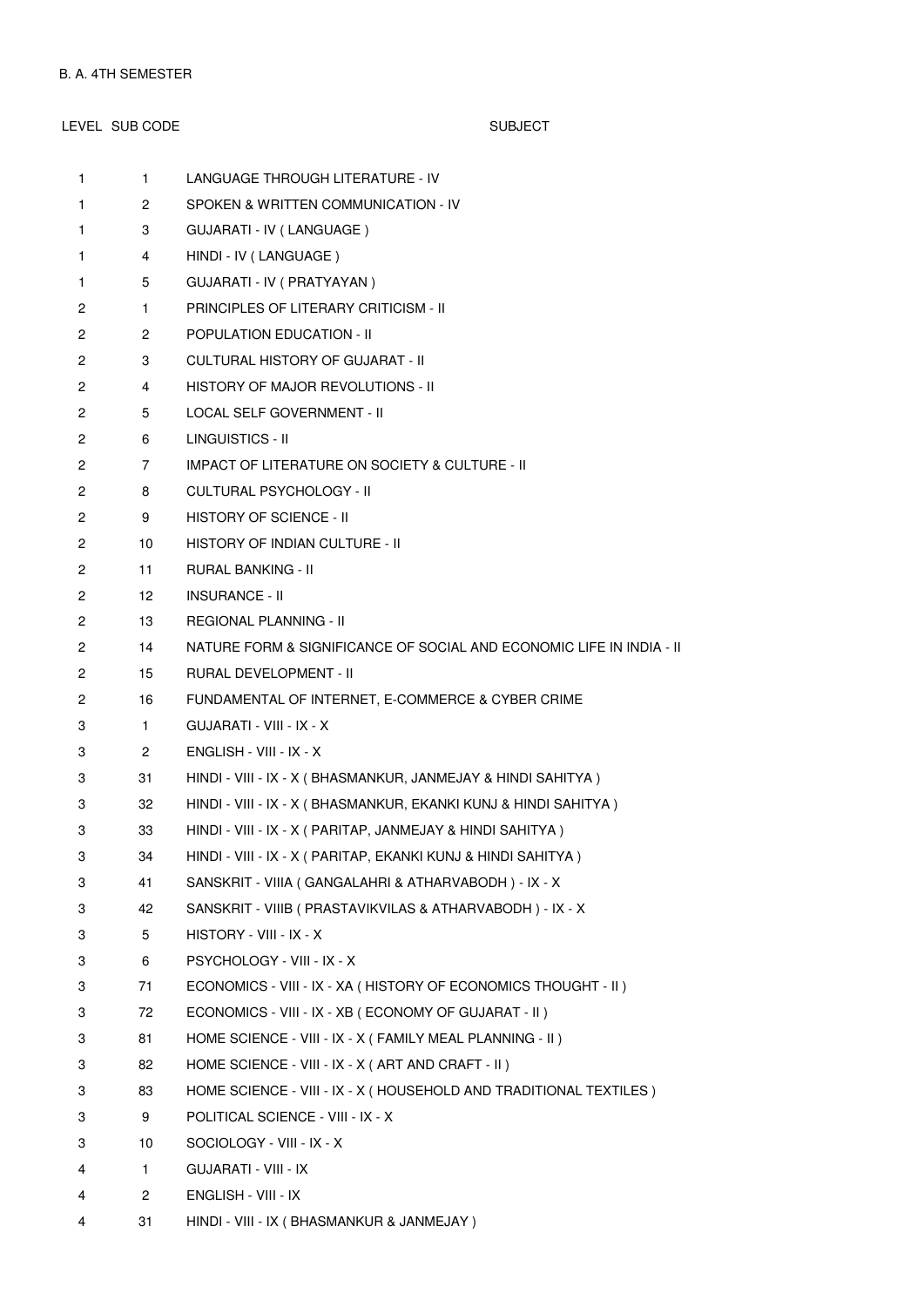| 4 | 32                   | HINDI - VIII - IX ( BHASMANKUR & EKANKI KUNJ )                      |
|---|----------------------|---------------------------------------------------------------------|
| 4 | 33                   | HINDI - VIII - IX ( PARITAP & JANMEJAY )                            |
| 4 | 34                   | HINDI - VIII - IX ( PARITAP & EKANKI KUNJ )                         |
| 4 | 41                   | SANSKRIT - VIIIA (GANGALAHRI & ATHARVABODH) - IX                    |
| 4 | 42                   | SANSKRIT - VIIIB ( PRASTAVIKVILAS & ATHARVABODH ) - IX              |
| 4 | 5                    | HISTORY - VIII - IX                                                 |
| 4 | 6                    | PSYCHOLOGY - VIII - IX                                              |
| 4 | $\overline{7}$       | ECONOMICS - VIII - IX                                               |
| 4 | 81                   | HOME SCIENCE - VIII - IX ( FAMILY MEAL PLANNING - II )              |
| 4 | 82                   | HOME SCIENCE - VIII - IX (ART AND CRAFT - II)                       |
| 4 | 84                   | HOME SCIENCE - VIII - IX ( FIRST AID AND HOME NURSING )             |
| 4 | 85                   | HOME SCIENCE - VIII - IX (WATER MANAGEMENT)                         |
| 4 | 86                   | HOME SCIENCE - VIII - IX (SOCIAL WELFARE AND COMMUNITY DEVELOPMENT) |
| 4 | 9                    | POLITICAL SCIENCE - VIII - IX                                       |
| 4 | 10                   | SOCIOLOGY - VIII - IX                                               |
| 4 | 11                   | STATISTICS - VII - VIII                                             |
| 4 | 12 <sup>2</sup>      | INDIAN EASTERN CULTURE - VII - VIII                                 |
| 4 | 13                   | <b>FAMILY AND COMMUNITY SCIENCE - VII - VIII</b>                    |
| 5 | $\mathbf{1}$         | NATIONAL SERVICE SCHEME (NSS)                                       |
| 5 | $\mathbf{2}^{\circ}$ | NATIONAL CADETS CORE (NCC)                                          |
| 5 | 3                    | PHYSICAL TRAINING (PT)                                              |
| 5 | 4                    | SAPTA DHARA & OTHER EXTRA CURRICULUM ACTIVITIES                     |
| 5 | 5                    | <b>LANGUAGE LAB</b>                                                 |
| 5 | 6                    | <b>SCOPE</b>                                                        |
|   |                      |                                                                     |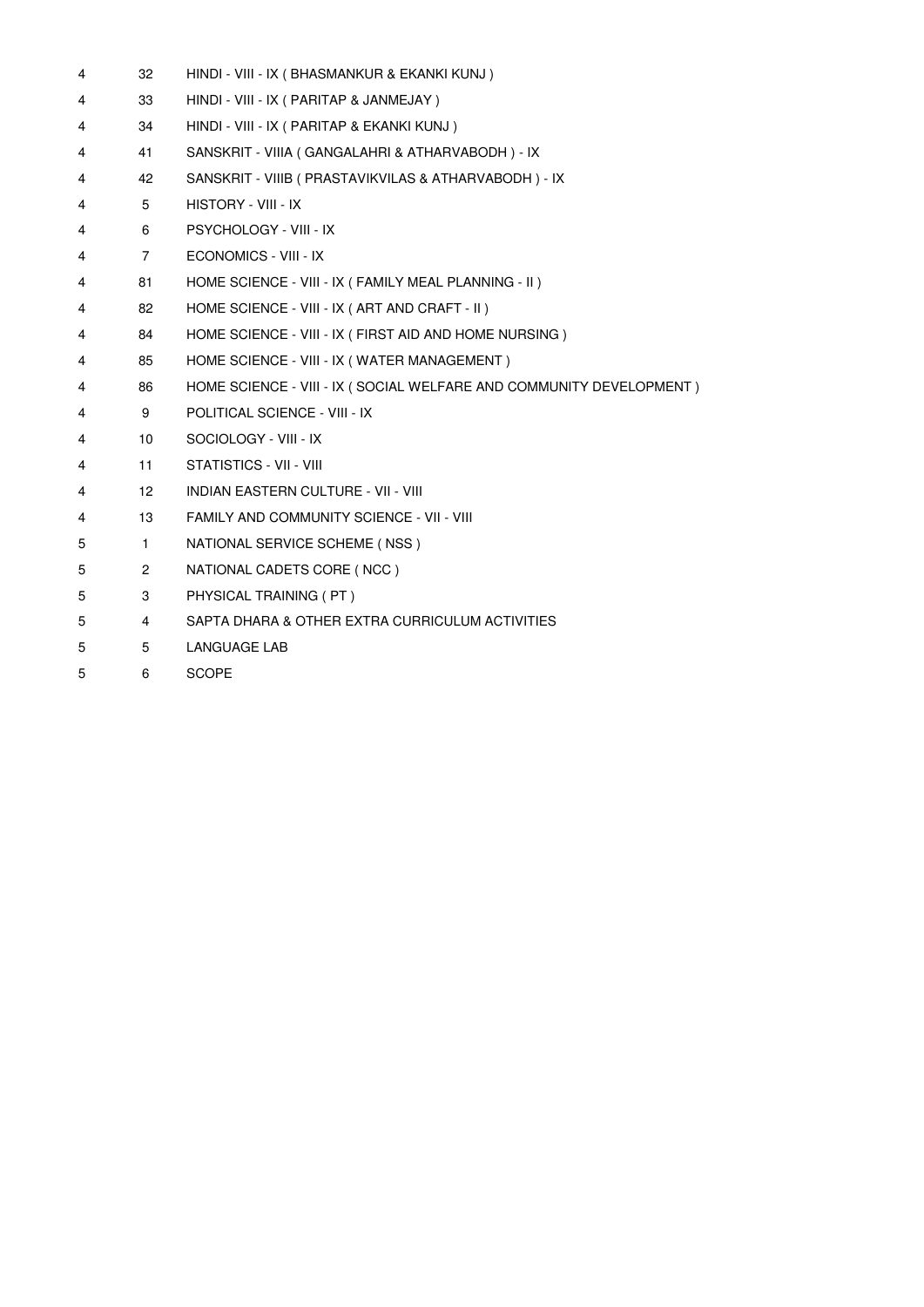|                         | <b>B. A. 5TH SEMESTER</b> |                                                                           |  |
|-------------------------|---------------------------|---------------------------------------------------------------------------|--|
|                         |                           |                                                                           |  |
|                         | LEVEL SUB CODE            | <b>SUBJECT</b>                                                            |  |
|                         |                           |                                                                           |  |
| 1                       | $\mathbf{1}$              | LANGUAGE THROUGH LITERATURE - V                                           |  |
| $\mathbf{1}$            | $\overline{c}$            | WRITTEN & SPOKEN COMMUNICATION - V                                        |  |
| 1                       | 3                         | GUJARATI - V (LANGUAGE)                                                   |  |
| 1                       | 4                         | HINDI - V (LANGUAGE)                                                      |  |
| $\mathbf{1}$            | 5                         | GUJARATI - V (PRATYAYAN)                                                  |  |
| $\overline{c}$          | 11                        | GUJARATI - XI TO XVI - A ( LITERARY JOURNALISM )                          |  |
| $\overline{c}$          | 12                        | GUJARATI - XI TO XVI - B (UN SEAN)                                        |  |
| $\overline{c}$          | 2                         | ENGLISH - XI TO XVI                                                       |  |
| $\overline{c}$          | 31                        | HINDI - XI - A ( MADHYAYUGIN KAVITA - SUR, TULSI )                        |  |
| $\overline{\mathbf{c}}$ | 32                        | HINDI - XI - B ( MADHYAYUGIN KAVITA - KABIR, JAYSI )                      |  |
| $\overline{c}$          | 33                        | HINDI - XII - A ( GADHYA VIDHYA ( GADHYA VIVIDHA ) )                      |  |
| $\overline{c}$          | 34                        | HINDI - XII - B ( GADHYA VIDHYA ( GADHYA PRABHA ) )                       |  |
| $\overline{c}$          | 35                        | HINDI - XIII                                                              |  |
| $\overline{c}$          | 36                        | HINDI - XIV - A - PRADESHIK SAHITYA ( PRUTHVIVALLABH )                    |  |
| $\overline{\mathbf{c}}$ | 37                        | HINDI - XIV - B - PRADESHIK SAHITYA (VALAMNA)                             |  |
| $\overline{c}$          | 38                        | HINDI - XV                                                                |  |
| $\overline{c}$          | 39                        | HINDI - XVI                                                               |  |
| $\overline{c}$          | 41                        | SANSKRIT - XI - A - SANSKRIT LALIT SAHITYA ( PRACHIN PRASHISTA ) TO XVI   |  |
| $\overline{2}$          | 42                        | SANSKRIT - XI - B - SANSKRIT LALIT SAHITYA ( ARVACHIN PRASHISTA ) TO XVI  |  |
| $\overline{c}$          | 5                         | HISTORY - XI TO XVI                                                       |  |
| $\overline{c}$          | 6                         | PSYCHOLOGY - XI TO XVI                                                    |  |
| $\overline{c}$          | $\overline{7}$            | ECONOMICS - XI, XII, XIII                                                 |  |
| 2                       | 71                        | ECONOMICS - XIV - A (QUANTITATIVE METHODS FOR ECONOMICS - I)              |  |
| $\overline{2}$          | 72                        | ECONOMICS - XIV - B ( REGIONAL ECONOMICS )                                |  |
| $\overline{\mathbf{c}}$ | 73                        | ECONOMICS - XIV - C (COMPUTER APPLICATION IN ECONOMICS)                   |  |
| $\overline{c}$          | 74                        | ECONOMICS - XV - A (MANAGERIAL ECONOMICS)                                 |  |
| $\overline{c}$          | 75                        | ECONOMICS - XV - B (LABOUR ECONOMICS - I)                                 |  |
| $\overline{c}$          | 76                        | ECONOMICS - XV - C (AGRICULTURE ECONOMICS)                                |  |
| $\overline{c}$          | 77                        | ECONOMICS - XVI - A (S. S. & ENV. ISSUES)                                 |  |
| $\overline{\mathbf{c}}$ | 78                        | ECONOMICS - XVI - B (BANKING & FINANCIAL MARKETS)                         |  |
| $\overline{c}$          | 8                         | HOME SCIENCE - XI TO XVI                                                  |  |
| $\overline{c}$          | 91                        | POLITICAL SCIENCE - XI TO XVI - A (THEORY & PRACTICE & DEMOCRACY)         |  |
| $\overline{c}$          | 92                        | POLITICAL SCIENCE - XI TO XVI - B ( COMPARATIVE GOVERNMENT AND POLITICS ) |  |
| $\overline{c}$          | 10                        | SOCIOLOGY - XI TO XVI                                                     |  |
| 3                       | $\mathbf{1}$              | NATIONAL SERVICE SCHEME (NSS)                                             |  |
| 3                       | 2                         | NATIONAL CADETS CORE (NCC)                                                |  |
| 3                       | 3                         | PHYSICAL TRAINING (PT)                                                    |  |
| 3                       | 4                         | SAPTA DHARA & OTHER EXTRA CURRICULUM ACTIVITIES                           |  |
| 3                       | 5                         | LANGUAGE LAB                                                              |  |
| 3                       | 6                         | <b>SCOPE</b>                                                              |  |